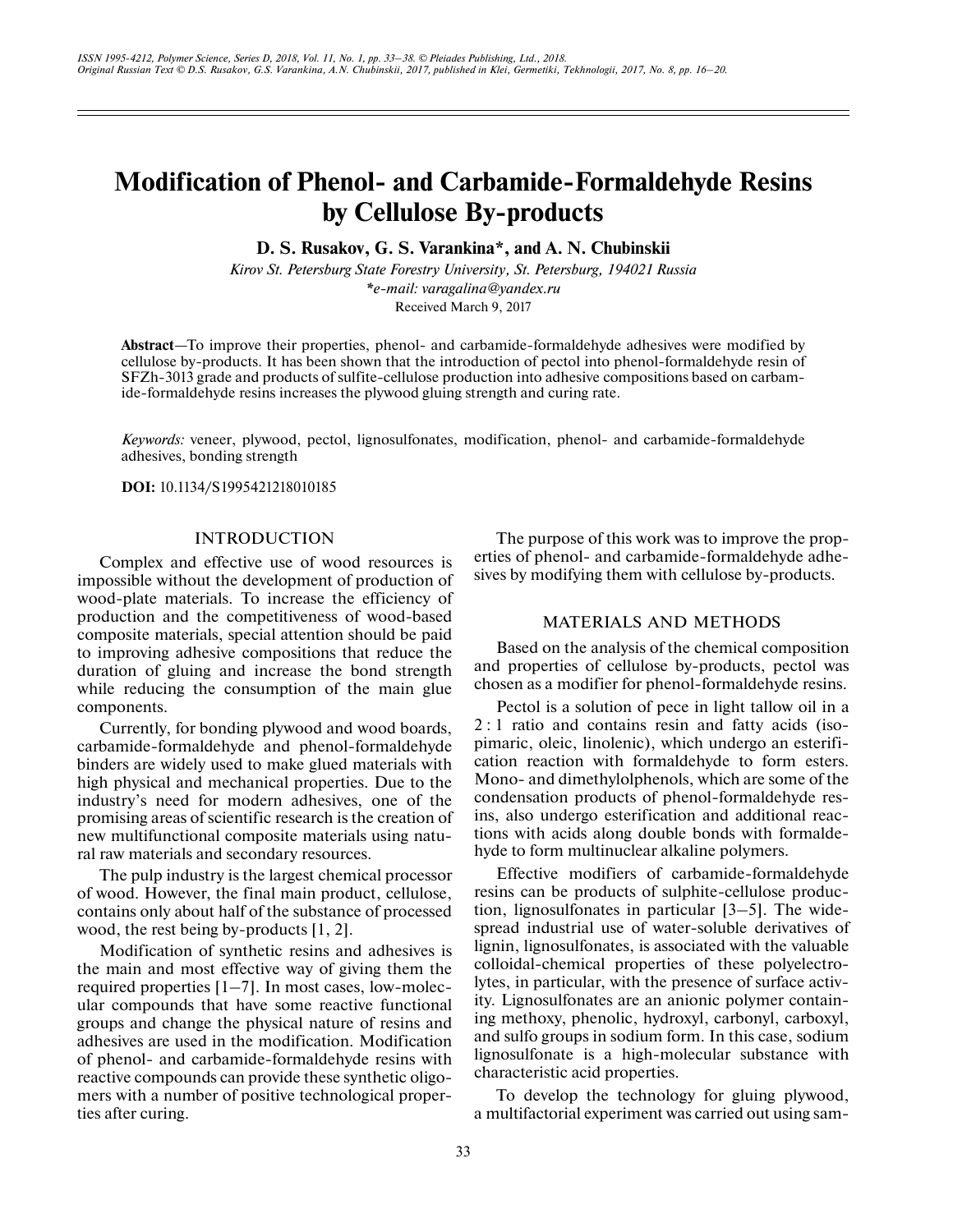| Experiment<br>objectives        | Constant factors                    |                 | Varying factors               |            |                                            |        |                       |                |              |
|---------------------------------|-------------------------------------|-----------------|-------------------------------|------------|--------------------------------------------|--------|-----------------------|----------------|--------------|
|                                 | name                                | value           | name                          | value      | Output parameter                           | Number | Number of repetitions | Number         | Total number |
| Investigation<br>of dependences | Resin grade                         | $SFZh-$<br>3013 | Pectol con-<br>tent in resin, | 5<br>10    | Strength at static<br>bending along fibers | 14     | 3                     | $\overline{4}$ | 168          |
| of the glue-                    | Veneer breed                        | Pine            | wt $%$                        | 15         | of outer layers, MPa,                      |        |                       |                |              |
| curing time                     | Ambient                             | 20              | Duration of                   | 6.5        | not less than                              |        |                       |                |              |
| and the strength<br>of plywood  | temperature, °C<br><b>Thickness</b> | 9.0             | pressing, min                 | 7.5<br>8.5 | Ultimate strength<br>at shearing along the | 14     | 3                     | $\overline{4}$ | 168          |
| on the amount                   | of plywood, mm                      |                 | Temperature                   | 108        | adhesive layer of ply-                     |        |                       |                |              |
| of pectol                       | Glue                                | 82              | of press                      | 115        | wood after boiling                         |        |                       |                |              |
| in SFZh-3013                    | viscosity, s                        |                 | plates, $\mathrm{C}$          | 122        | in water for 1 h, MPa,                     |        |                       |                |              |
| resin                           | Concentration<br>of resin, wt $\%$  | 41              |                               |            | not less than                              |        |                       |                |              |
|                                 | Pressing                            | 1.45            |                               |            |                                            |        |                       |                |              |
|                                 | pressure, MPa                       |                 |                               |            |                                            |        |                       |                |              |
|                                 |                                     |                 |                               |            |                                            |        |                       |                |              |

**Table 1.** A methodological grid for conducting experiments on veneer gluing using modified phenol-formaldehyde glue

| Experiment<br>objectives                                                                                                                                                            | <b>Constant factors</b>                                                                                                                                          |                                                                   | Varying factors                                                                                    |                                    | Output parameter                                                                                                                                                                                                        |          |                       |        |              |
|-------------------------------------------------------------------------------------------------------------------------------------------------------------------------------------|------------------------------------------------------------------------------------------------------------------------------------------------------------------|-------------------------------------------------------------------|----------------------------------------------------------------------------------------------------|------------------------------------|-------------------------------------------------------------------------------------------------------------------------------------------------------------------------------------------------------------------------|----------|-----------------------|--------|--------------|
|                                                                                                                                                                                     | name                                                                                                                                                             | value                                                             | name                                                                                               | value                              |                                                                                                                                                                                                                         | Number   | Number of repetitions | Number | Total number |
| Investigation<br>of dependences<br>of the duration<br>of curing<br>and the strength<br>of plywood<br>on the amount<br>of lignosulfon-<br>ates in the glue<br>based<br>on $KF-MT-15$ | Resin grade<br>Veneer species<br>Ambient<br>temperature, °C<br>Thickness<br>of plywood, mm<br>Glue viscosity, s<br>Concentration<br>of resin, wt $%$<br>Pressing | $KF-$<br>$MT-15$<br><b>Birch</b><br>20<br>6.5<br>100<br>66<br>1.6 | Content<br>of lignosul-<br>fonates in<br>resin, wt $\%$<br>Tempera-<br>ture of press<br>plates, °C | 5<br>10<br>15<br>125<br>130<br>135 | Ultimate strength<br>at static bending<br>along fibers<br>of outer layers,<br>MPa, not less than<br>Ultimate strength<br>at shearing along<br>the adhesive layer<br>of plywood<br>after soaking the<br>samples in water | 14<br>14 | 3<br>3                | 4<br>4 | 168<br>168   |
| resin                                                                                                                                                                               | pressure, MPa                                                                                                                                                    |                                                                   |                                                                                                    |                                    | for 24 h, MPa,<br>not less than                                                                                                                                                                                         |          |                       |        |              |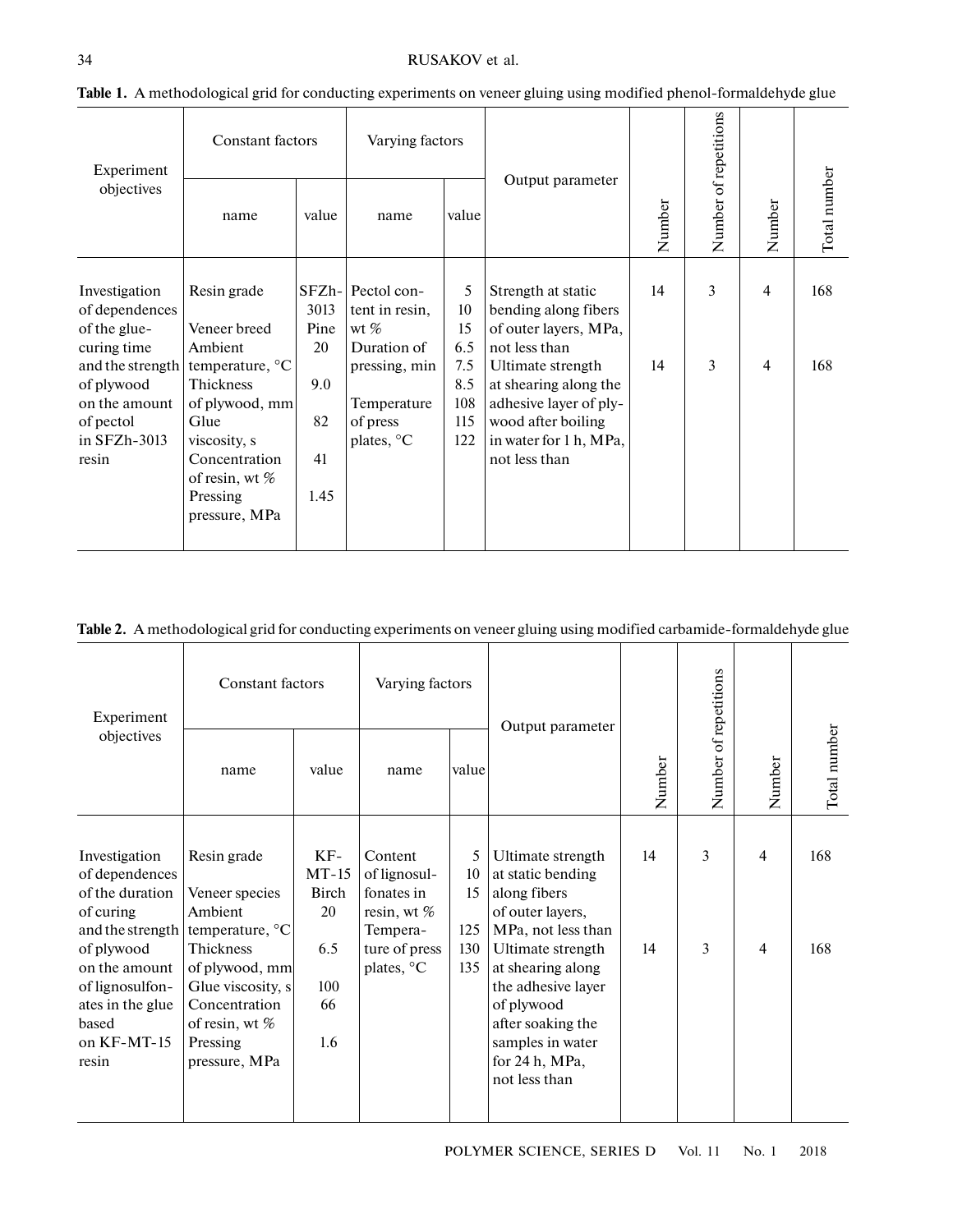

**Fig. 1.** The dependence of the strength of plywood at static bending on the content of pectol in SFZh-3013 resin and the duration of pressing.



**Fig. 2.** The dependence of the strength of plywood at shearing along the fibers on the content of pectol in the SFZh-3013 resin and the pressing temperature.

ples of pine veneer (2.0 and 2.2 mm in thickness) with application of the pectol-modified phenol-formaldehyde glue based on SFZh-3013 resin and using samples from birch veneer (1.15 and 1.8 mm in thickness) in the case of carbamide-formaldehyde glue based on KF-MT-15 resin modified by technical lignosulfonates. The content of modifiers in the resin and the duration and temperature of pressing were studied. The experimental conditions are given in generalized methodological grids (Tables 1, 2). Tests of plywood were carried out in accordance with *GOST* (State Standard) *20907* and *9624*. The strength of the glued joint at static bending and the strength at shearing along the adhesive layer were determined.

#### RESULTS AND DISCUSSION

Based on the results of testing the coniferous plywood, regression equations (1) and (2) are obtained that adequately describe the dependence of the strength of plywood on the influencing factors (Figs. 1, 2): the con-

POLYMER SCIENCE, SERIES D Vol. 11 No. 1 2018

tent of pectol in the resin and the duration and temperature of pressing.

$$
\sigma_{\text{bend}} = 74.78 + 1.231n + 1.478t - 0.125T
$$
  
- 0.1204n<sup>2</sup> - 0.727t<sup>2</sup> - 0.607nt, (1)

$$
\sigma_{\text{shear}} = 1.29 - 0.016n + 0.011t - 0.003T + 0.013n^2 + 0.049t^2 + 0.018nt
$$
 (2)  
- 0.001nT - 0.004tT,

where  $\sigma_{\text{bend}}$  is the ultimate strength at static bending, MPa;  $\sigma_{shear}$  is the ultimate strength at shearing along the adhesive layer, MPa; *n* is the content of pectol in the resin, %; *t* is the duration of pressing, min; and *T* is the pressing temperature, °C.

The limits of the changes in the parameters studied were determined earlier [1, 2]:  $5\%$  ≤ *n* ≤ 15%.  $6.5$  ≤ *t* ≤ 8.5 min, and  $108 \le T \le 122$ °C.

Analyzing the results of the study (see Figs. 1, 2), it can be concluded that the introduction of pectol into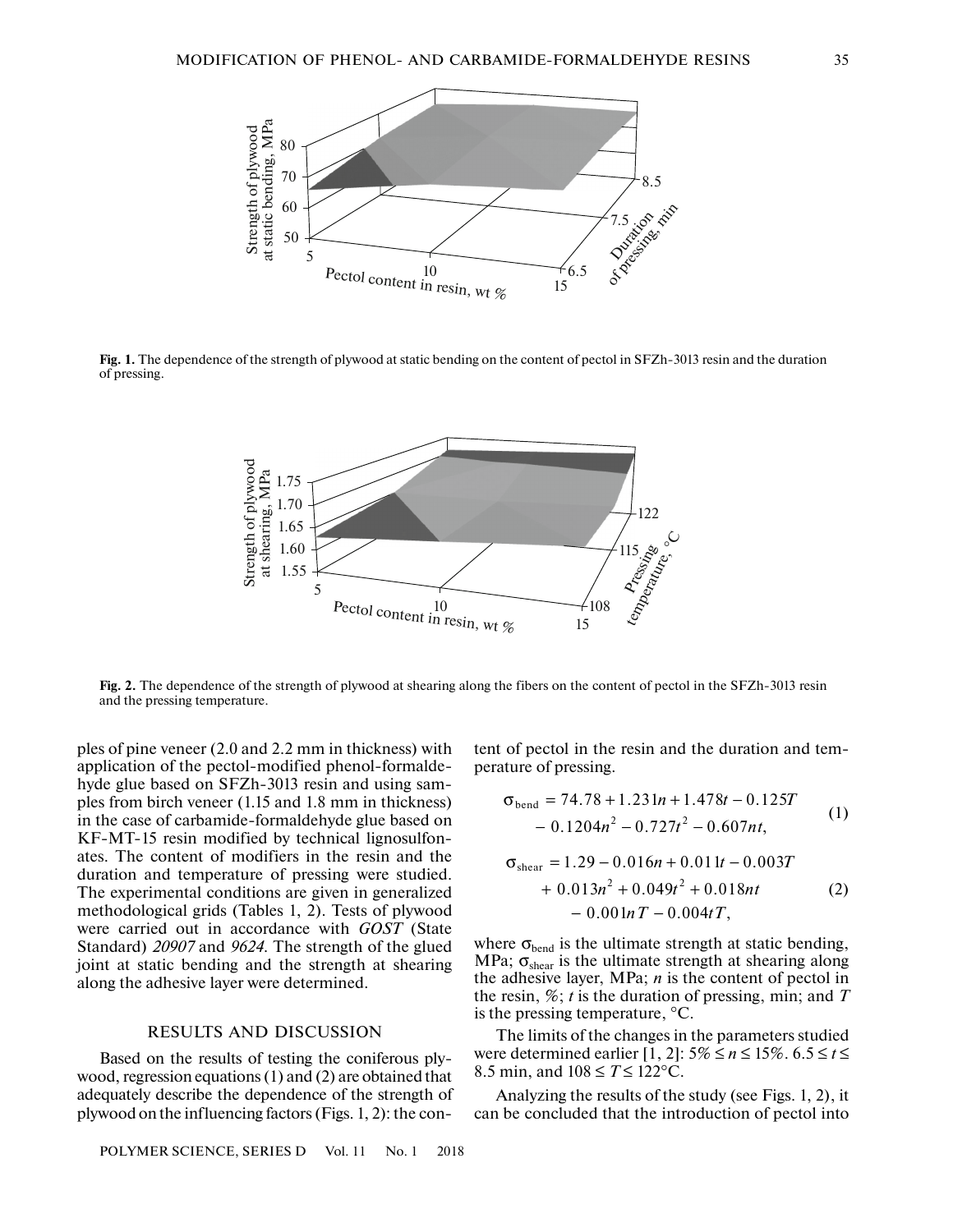

**Fig. 3.** The structure of the micelle of unsaponified tallow pece: *n* is the number of potential-determining ions, *x* is the number of counterions in the diffuse part of the layer, and *m* is the number of RCOONa and RCOOH molecules contained in the micelle aggregate.

phenol-formaldehyde resin of SFZh-3013 grade leads to increases in the strength and rate of the glue-curing process and, hence, the productivity of the press equipment.

Fatty acids  $C_nH_{2n+1}COONa$ , which are part of the unsaponified tallow pece, are characterized by high surface activity and dissociate, forming aggregates (micelles): ionogenic, polar groups (COO–) face outward, and the hydrocarbon part  $(C<sub>n</sub>H<sub>2*n*+1</sub>)$  is directed into the micelle (Fig. 3).

Acceleration of the curing process of phenol-formaldehyde resins is possible due to the replacement of the hydroxyl groups of the phenol-formaldehyde resin for the sodium cations of the micelle of the unsaponified tallow pece with an increase in the alkaline medium of the glue:

$$
C_nH_{2n+1}COONa \rightarrow Na^+ + C_nH_{2n+1}COO^-.
$$

It can be supposed that the micelles are embedded in the molecule of the phenol-formaldehyde resin polymer, forming a spatially branched structure, which leads to the formation of an alkaline polymer with a new set of properties that accelerate the gluecuring process and increase the bonding strength.

At the next stage of the research, we obtained the results of a multifactor experiment on gluing plywood made of birch veneer with carbamide-formaldehyde glue modified with lignosulfonates and based on KF-MT-15 resin.

As a result of mathematical-statistical processing of the experimental data, regression equations (3) and (4) were obtained, which adequately describe the dependence of the strength of plywood on the influencing factors: the content of lignosulfonates in the resin and the pressing temperature:

$$
\sigma_{\text{bend}} = 104.93 - 0.3346n - 0.2156T
$$

$$
+ 0.0427n^2 + 0.0003T^2 - 0.0129nT, \tag{3}
$$

$$
\sigma_{\text{shear}} = 2.0998 + 0.0032n - 0.0041T + 0.00187n^2 - 0.00016nT,
$$
\n(4)



**Fig. 4.** The dependence of the duration of pressing of plywood on the content of lignosulfonates in KF-MT-15 resin.

where  $\sigma_{\text{bend}}$  is the strength at static bending, MPa;  $\sigma_{shear}$  is the strength at shearing along the adhesive layer, MPa; *n* is the content of lignosulfonates in the resin, wt %; and *T* is the temperature of the press plates, °C. The limits of change of the investigated parameters were determined earlier [3]:  $5\% \le n \le 15\%$ and  $125 \le T \le 135$ °C.

Experiments have shown [3] that when 10 wt % of lignosulfonates are introduced (during the acid-condensation stage in the process of cooking the carbamide-formaldehyde resin), the duration of the plywood-gluing process on the basis of this binder decreases.

The dependence of the duration of plywood pressing on the content of lignosulfonates in the resin is described by regression equation (5):

$$
\tau = -0.2n + 5.5 \text{ at } 5\% \le n \le 15\%,\tag{5}
$$

where  $\tau$  is the duration of plywood pressing, min, and *n* is the content of lignosulfones in resin, wt %.

A graphical interpretation of the dependence of the duration of plywood pressing on the content of lignosulfonates in the resin is shown in Fig. 4.

Analyzing Fig. 4, it can be concluded that the introduction of lignosulfonates in the carbamideformaldehyde resin during its synthesis increases the reactivity of the ready-made glue and reduces the duration of its curing. In the case of the introduction of lignosulfonates in the carbamide-formaldehyde resin during its synthesis, the curing process of the glue is accelerated and, hence, so is the degree of its curing. Confirmation of this is found in the infrared absorption spectra, which showed the presence of changes in the structure corresponding to the minimum gelation time [3].

POLYMER SCIENCE, SERIES D Vol. 11 No. 1 2018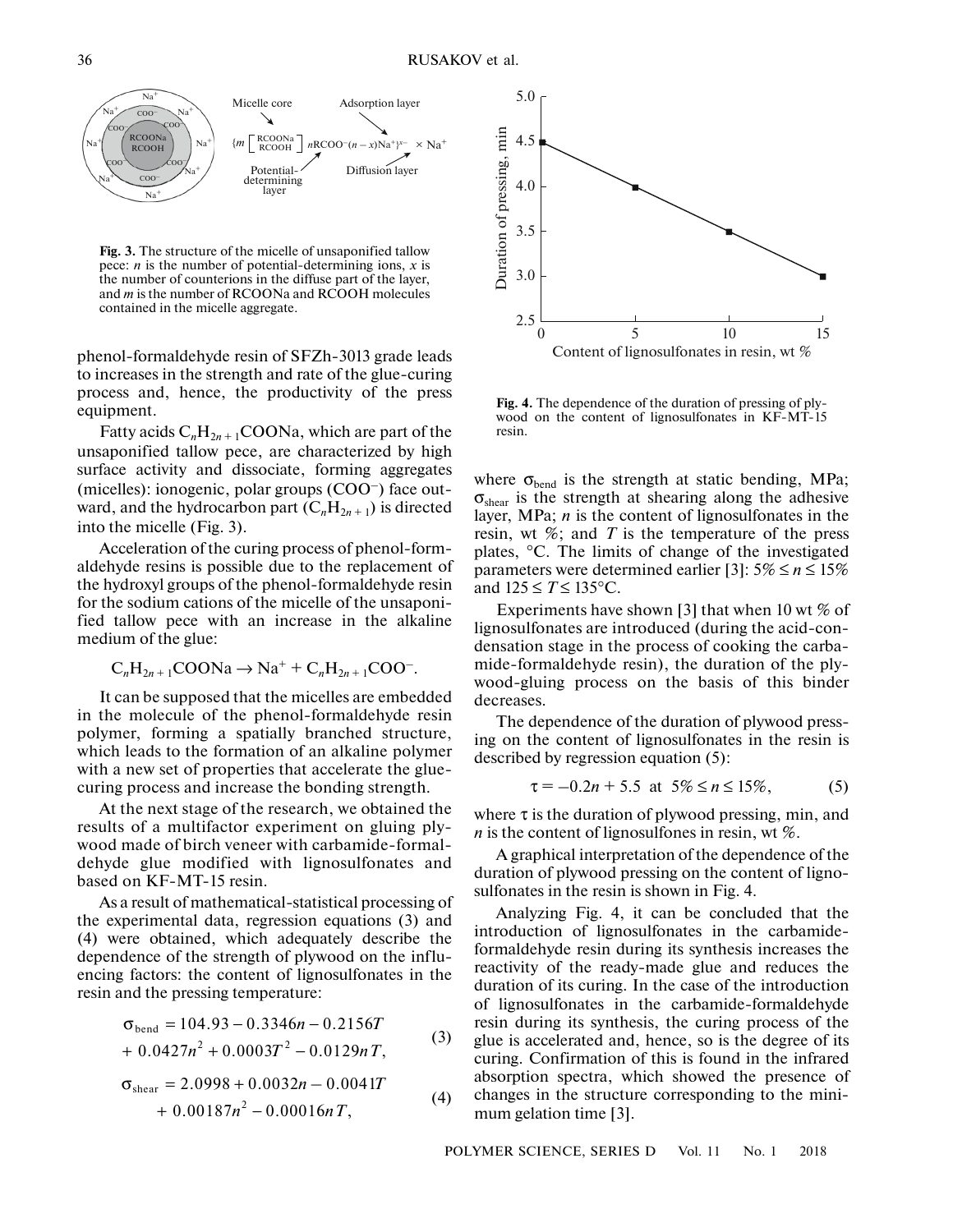

**Fig. 5.** The dependence of the strength of plywood at (a) bending and (b) shearing on the content of lignosulfonates in KF-MT-15 resin and the temperature of pressing.

Acceleration of the curing process of the carbamide-formaldehyde glue modified with lignosulfonates occurs due to the "acidic nature" of lignosulfonates  $(pH < 4)$ , which facilitates the interaction of lignosulfonates with formaldehyde in the acidic-condensation stage during the process of cooking the carbamideformaldehyde resin:



Fragment of the lignosulfonate macromolecule Formaldehyde



High-molecular condensed product

The graphical dependence of the strength at bending and shearing on the influencing factors is shown in

POLYMER SCIENCE, SERIES D Vol. 11 No. 1 2018

Fig. 5. Analyzing the results of the study, it can be concluded that technical lignosulfonates, due to their adhesive and surface-active properties, have the ability to increase the strength of the glued plywood joint due to the chemical interaction of ligno-sulfonates with formaldehyde.

#### **CONCLUSIONS**

(1) Introduction of relatively cheap by-products of pulp and paper production into adhesive compositions based on phenol- and carbamide-formaldehyde resins makes it possible not only to improve the properties of adhesives and to reduce the cost of finished products, but also to utilize the waste of the industry, thereby solving the important problems in the field of ecology.

(2) With the introduction of pectol into the phenol-formaldehyde resin of the SFZh-3013 grade, the strength of the plywood gluing and the glue-curing process increase and, hence, the productivity of the press equipment does so as well.

(3) Introduction of products of sulfite-cellulose production into adhesive compositions based on carbamide-formaldehyde resins makes it possible to improve the technological properties of adhesives, namely, to accelerate the glue-curing process and to increase the strength of the glued plywood joint.